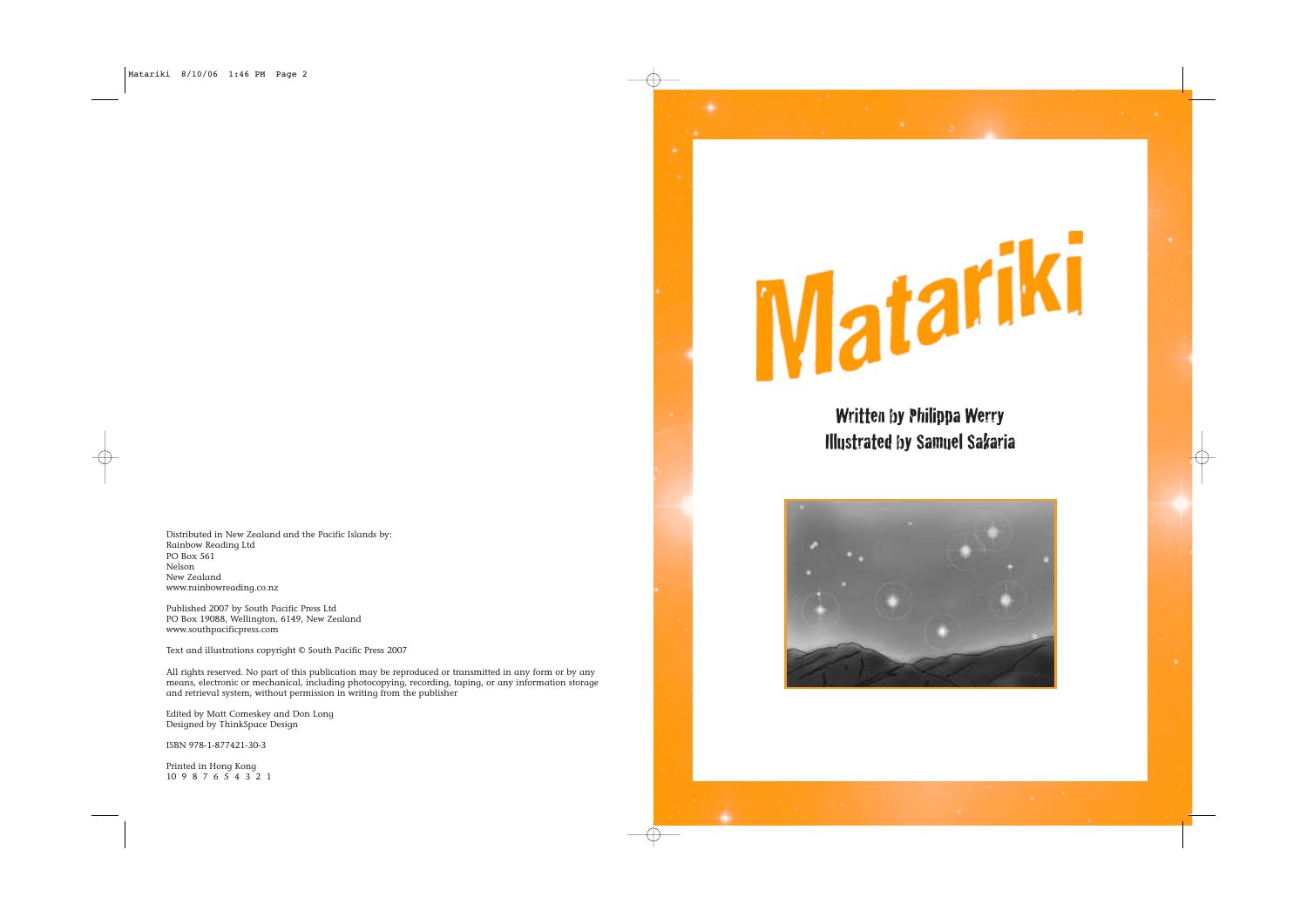**Aunt Amiria Katarina Tipene**

|                | <b>Aunt Amiria:</b> Wake up, Katarina. You too, Will.<br>It's time to get up. |  |  |
|----------------|-------------------------------------------------------------------------------|--|--|
| Katarina:      | What do you mean? It's still dark.                                            |  |  |
| Will:          | Go away!                                                                      |  |  |
| <b>Tipene:</b> | Hurry up, you two. You have to get up.                                        |  |  |
| Katarina:      | What for?                                                                     |  |  |
| Will:          | Don't tell me you get up this early<br>every morning!                         |  |  |
| <b>Tipene:</b> | No, only on special occasions.                                                |  |  |
| Will:          | What's so special about this one?                                             |  |  |
| <b>Tipene:</b> | We'll show you, but you have to get up.                                       |  |  |
|                | <b>Aunt Amiria:</b> Get dressed quickly, and come outside<br>into the garden. |  |  |
| Will:          | Outside, in the middle of the night?<br>You must be joking.                   |  |  |



|     | <b>Tipene:</b>   | It's not the middle of the night. It's only<br>about an hour before dawn. That's why<br>you have to hurry or you'll miss it. |
|-----|------------------|------------------------------------------------------------------------------------------------------------------------------|
| up. | <b>Katarina:</b> | Miss what?                                                                                                                   |
| de  | Will:            | It must be freezing out there.                                                                                               |
|     |                  | <b>Aunt Amiria:</b> Yes, it's cold, so put on your warm, fleecy<br>jacket.                                                   |

 $\frac{2}{3}$ 

## **Characters**

Will **Koro** (Grandad)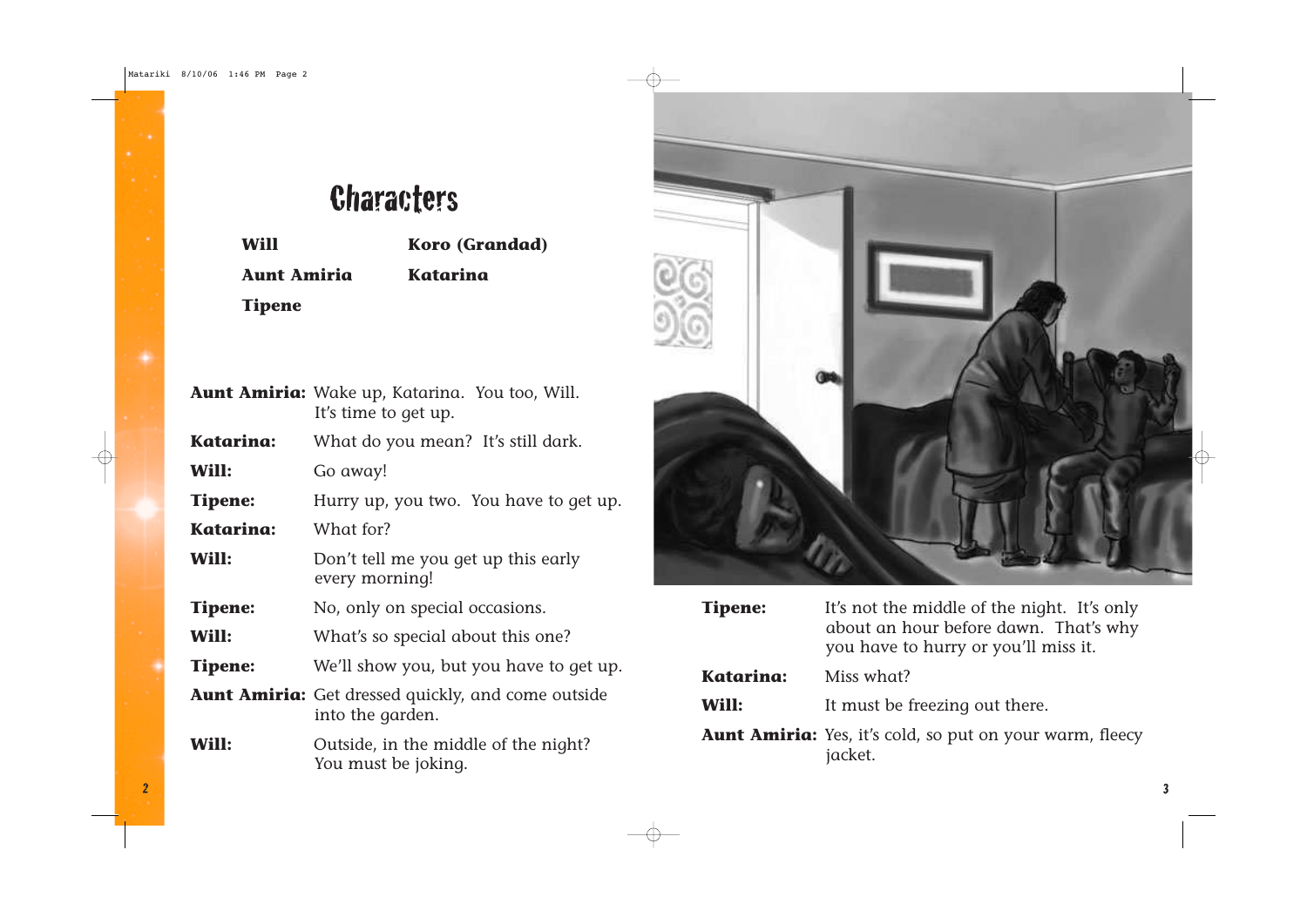| <b>Katarina:</b> | What about Mum? Are you waking<br>her up, too?                                               | Katarina:        | Shush, Will. It might be something<br>really good.                               |
|------------------|----------------------------------------------------------------------------------------------|------------------|----------------------------------------------------------------------------------|
|                  | <b>Aunt Amiria:</b> No, your mum was up all night with<br>the baby. And she looked exhausted | Koro:            | If it's what I think it is, it's really good<br>and it's a great morning for it! |
|                  | when you all got off the bus last<br>night. We'll let her have a rest.                       | <b>Tipene:</b>   | Man, it's really cold.                                                           |
| Will:            | What about letting me have a rest?                                                           | Will:            | I can't believe we're doing this.<br>Anyway, there's nothing to see but stars.   |
| <b>Tipene:</b>   | And Koro?                                                                                    | <b>Katarina:</b> | The stars are beautiful, though.                                                 |
|                  | <b>Aunt Amiria:</b> No, we won't wake him up either.<br>He's old and he needs his sleep.     | Will:            | But we can see them just as well at<br>home.                                     |
| Koro:            | Who's old and needs his sleep?                                                               | <b>Katarina:</b> | No, we can't. We never see them as                                               |
| Will:            | Morena, Koro. I need my sleep even<br>though I'm young.                                      |                  | clear as this at home. There are too<br>many lights.                             |
|                  |                                                                                              |                  |                                                                                  |

Matariki 8/10/06 1:46 PM Page 4

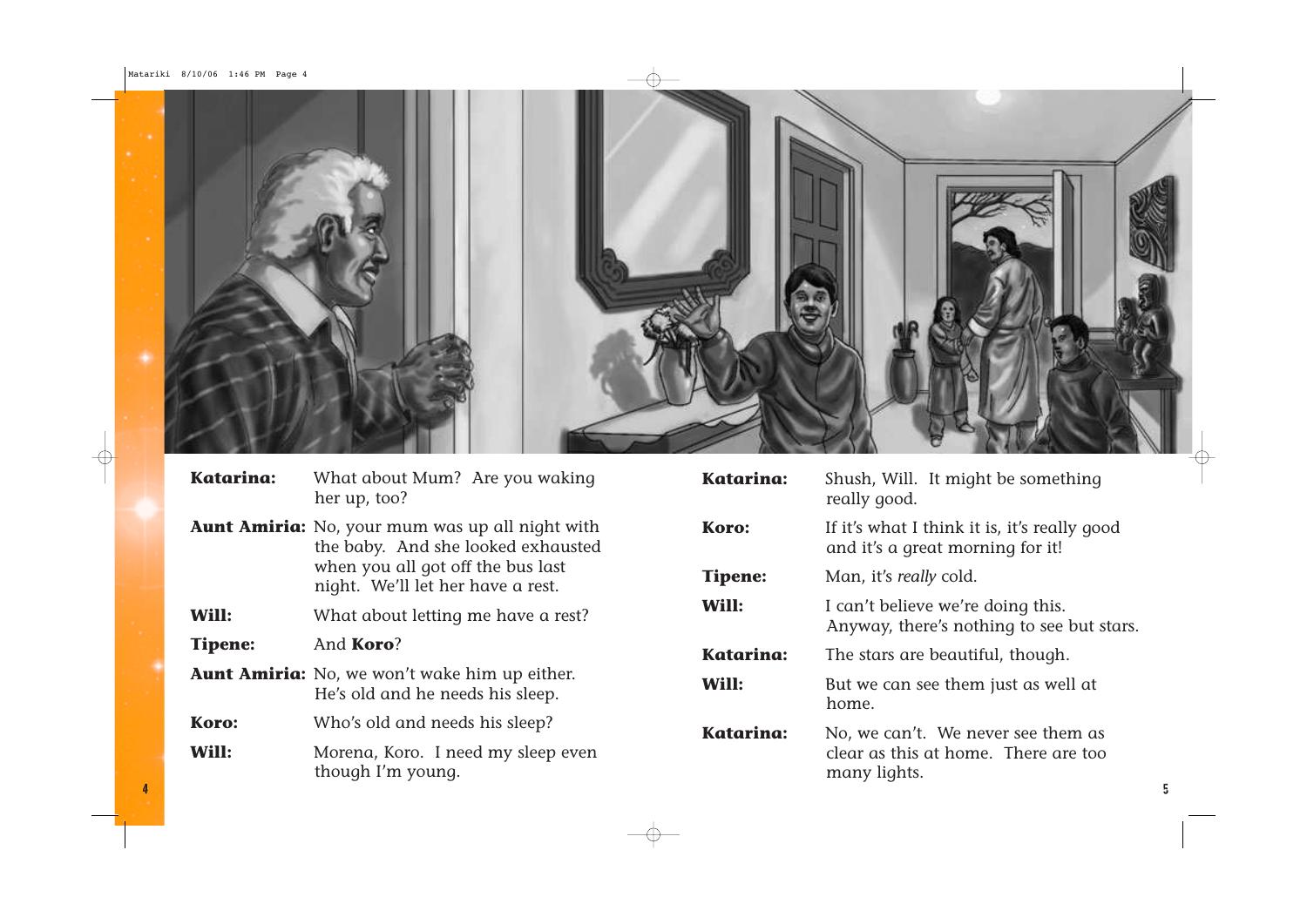| Will:<br>That's right. We've got street lights. | <b>Katarina:</b>                                                    | What's so special about them?                                             |                                                                                                                                                                     |  |
|-------------------------------------------------|---------------------------------------------------------------------|---------------------------------------------------------------------------|---------------------------------------------------------------------------------------------------------------------------------------------------------------------|--|
|                                                 | We don't need stars.                                                | Koro:                                                                     | Those stars are very special. That's                                                                                                                                |  |
| <b>Katarina:</b>                                | What are you going to show us?                                      |                                                                           | <b>Matariki!</b> I never get tired of seeing                                                                                                                        |  |
| Will:                                           | Hopefully, we can see it quickly and<br>then we can go back to bed. |                                                                           | Matariki rising. And this is a good<br>place to celebrate it, out here, among<br>the apple trees, with my vegie garden<br>just over there. You don't get vegetables |  |
|                                                 | <b>Aunt Amiria:</b> All right, look over there.                     |                                                                           |                                                                                                                                                                     |  |
| Katarina:                                       | Where?                                                              |                                                                           | as fresh as these in the town!                                                                                                                                      |  |
| <b>Tipene:</b>                                  | I see them! Over there, just above<br>the horizon.                  | <b>Katarina:</b>                                                          | Why is the garden a good place to<br>celebrate Matariki, Koro?                                                                                                      |  |
| Koro:                                           | Can you see that group of twinkling<br>stars?                       | Koro:                                                                     | Matariki always appears in the dawn<br>sky around now. When I was young, all<br>the crops had been harvested at this                                                |  |
| Will:                                           | No.                                                                 |                                                                           | time of the year and there was plenty of                                                                                                                            |  |
| <b>Tipene:</b>                                  | That's because you've got your<br>eyes shut.                        | food, so our people had time for singing,<br>feasting, and speech making. |                                                                                                                                                                     |  |
| Will:                                           | I know. I'm trying not to wake up.                                  |                                                                           |                                                                                                                                                                     |  |

### **Sout them?**



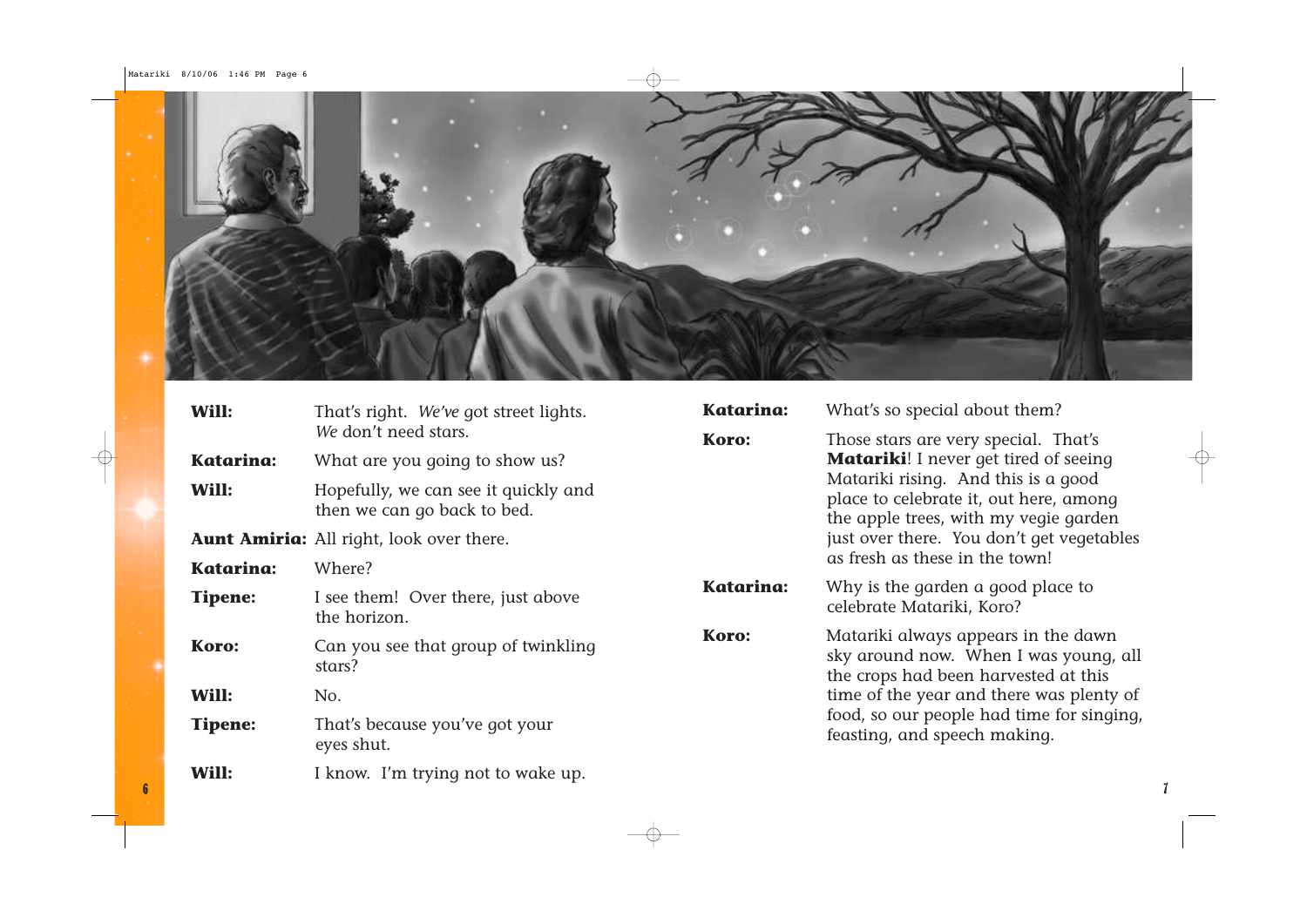|                  | <b>Aunt Amiria:</b> Those are just the ones<br>but you can see more y<br>The ancient Greeks use<br><b>Pleiades</b> , or the Sever<br>them is a little hard to |
|------------------|---------------------------------------------------------------------------------------------------------------------------------------------------------------|
| Will:            | Seven sisters! Two are                                                                                                                                        |
| Koro:            | Some people say that t<br>and her daughters.                                                                                                                  |
| <b>Katarina:</b> | Look, there's Mum at t<br>the baby! Quick, poin<br>Matariki.                                                                                                  |
| <b>Tipene:</b>   | Yeah, she's looking. Sh<br>Marama up, so she cal                                                                                                              |

that are clearest, with a telescope. ed to call them the n Sisters. One of see.

bad enough!

they are a mother

the window with it, so she can see

**The's holding** In see too.

- **Tipene:** Doesn't the first new moon after the rising of Matariki mark the start of our New Year?
- **Aunt Amiria:** That's right, Tipene. And, as well as celebrating, this is a time to look back and remember all those who have died since last Matariki.

| Katarina:<br>Look at that little <b>sliver</b> of a moon. |  |
|-----------------------------------------------------------|--|
|-----------------------------------------------------------|--|

**Koro:** But I feel close to her, out here. It's good to bring the family together at Matariki, to learn about the stars and what they mean. We're lucky that you came to visit us at this time.

- **Aunt Amiria:** Our **ancestors** used to say that the stars of Matariki hold the souls of those who have died.
- **Will:** I can see six stars.



**Tipene:** Like Nana.

**Katarina:** Poor Koro. You must miss her a lot.

**Koro:** I miss her every day.

#### **Aunt Amiria:** Me, too.

**Tipene:** And me.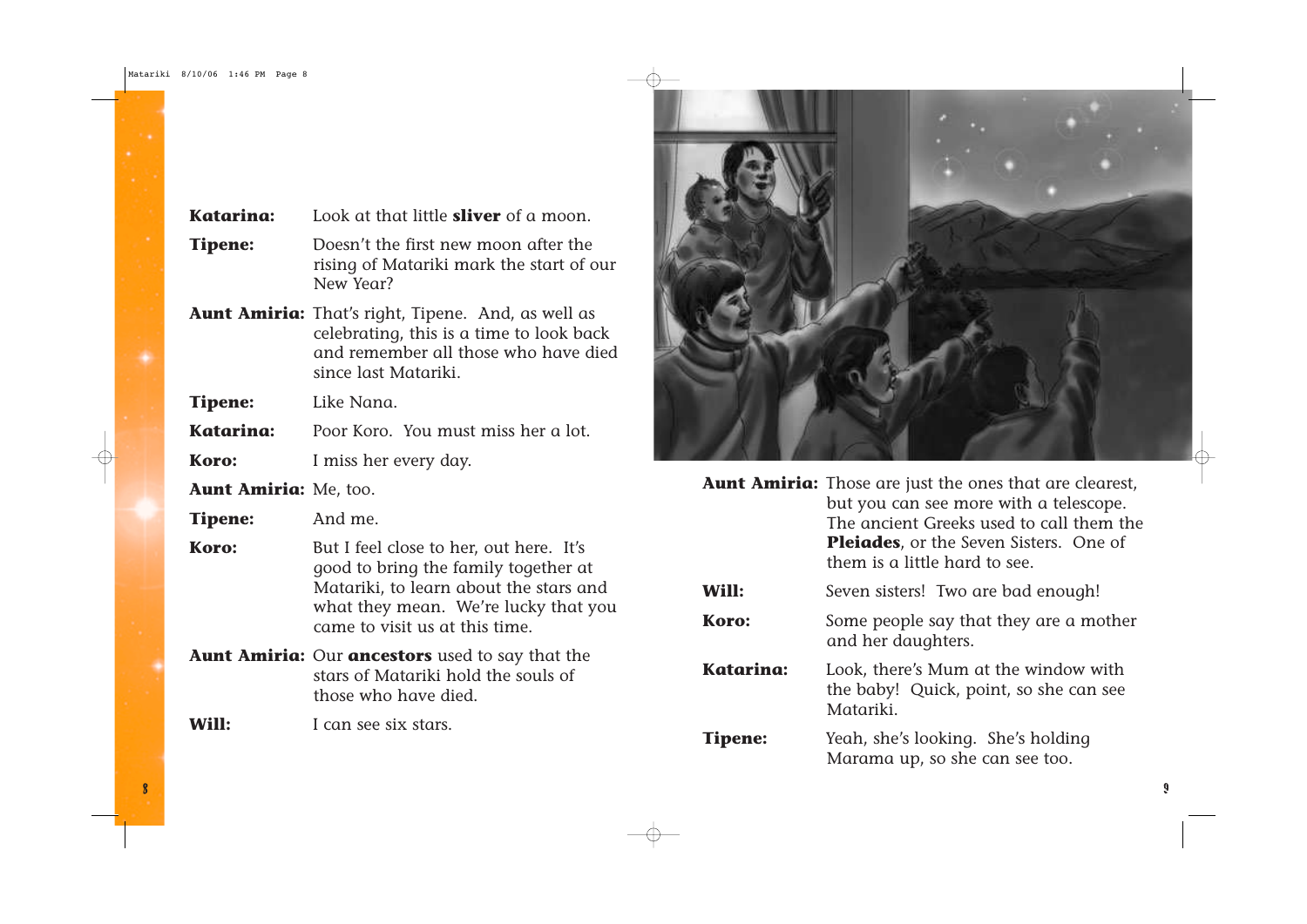| Katarina:        | Maybe we can have our own Matariki<br>celebration at home next year. There<br>must be somewhere we could go where<br>there aren't so many lights. We could<br>climb a hill or go down to the beach.<br>Wouldn't that be fun, Will? |
|------------------|------------------------------------------------------------------------------------------------------------------------------------------------------------------------------------------------------------------------------------|
| Will:            | I guess it might be. So what do we<br>do now?                                                                                                                                                                                      |
|                  | <b>Aunt Amiria:</b> Let's go inside and light the fire so we<br>can all warm up.                                                                                                                                                   |
| Koro:            | And then we'll have a feast. How<br>about some of your famous kumara<br>fritters, Amiria?                                                                                                                                          |
|                  | <b>Aunt Amiria:</b> I haven't got any kumara ready.                                                                                                                                                                                |
| <b>Tipene:</b>   | But we can have pancakes!                                                                                                                                                                                                          |
| Will:            | Now, <i>that</i> sounds like a good idea.                                                                                                                                                                                          |
| <b>Tipene:</b>   | And I want to make a kite.                                                                                                                                                                                                         |
| <b>Katarina:</b> | Is that a part of the Matariki<br>celebrations as well?                                                                                                                                                                            |
| Koro:            | Yes, Katarina. We make kites because<br>they flutter up high, close to the stars.                                                                                                                                                  |
| Will:            | Can we help you, Tipene? We can all<br>fly kites and remember Nana.                                                                                                                                                                |
|                  |                                                                                                                                                                                                                                    |